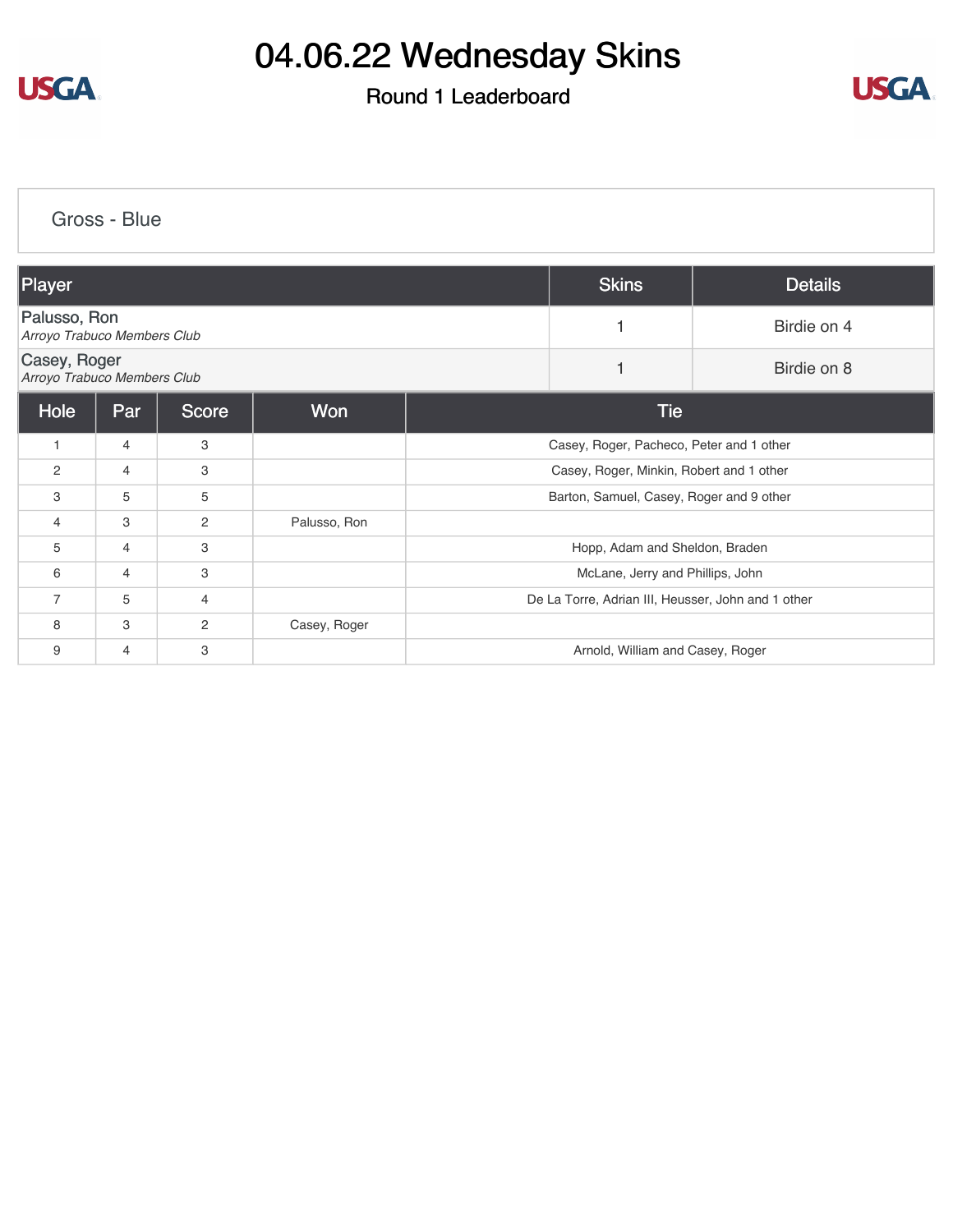

### Round 1 Leaderboard



[Net - Blue](https://cdn2.golfgenius.com/v2tournaments/8361541985227530685?called_from=&round_index=1)

| Player                                       |                |              |               |  | <b>Skins</b>                                       | <b>Details</b> |
|----------------------------------------------|----------------|--------------|---------------|--|----------------------------------------------------|----------------|
| Palusso, Ron<br>Arroyo Trabuco Members Club  |                |              |               |  |                                                    | Eagle on 4     |
| McLane, Jerry<br>Arroyo Trabuco Members Club |                |              |               |  |                                                    | Eagle on 6     |
| Hole                                         | Par            | Score        | Won           |  | <b>Tie</b>                                         |                |
| $\mathbf{1}$                                 | $\overline{4}$ | 3            |               |  | Casey, Roger, Godbe, Michael and 3 other           |                |
| 2                                            | $\overline{4}$ | 2            |               |  | Casey, Roger and Peterson, Chris                   |                |
| 3                                            | 5              | 4            |               |  | De La Torre, Adrian III and Fitzgerald, Duane      |                |
| $\overline{4}$                               | 3              | 1            | Palusso, Ron  |  |                                                    |                |
| 5                                            | 4              | 3            |               |  | Heusser, John, Hopp, Adam and 4 other              |                |
| 6                                            | $\overline{4}$ | 2            | McLane, Jerry |  |                                                    |                |
| 7                                            | 5              | 4            |               |  | De La Torre, Adrian III, Heusser, John and 1 other |                |
| 8                                            | 3              | $\mathbf{2}$ |               |  | Bennett, Dan, Casey, Roger and 2 other             |                |
| 9                                            | 4              | 3            |               |  | Arnold, William, Casey, Roger and 2 other          |                |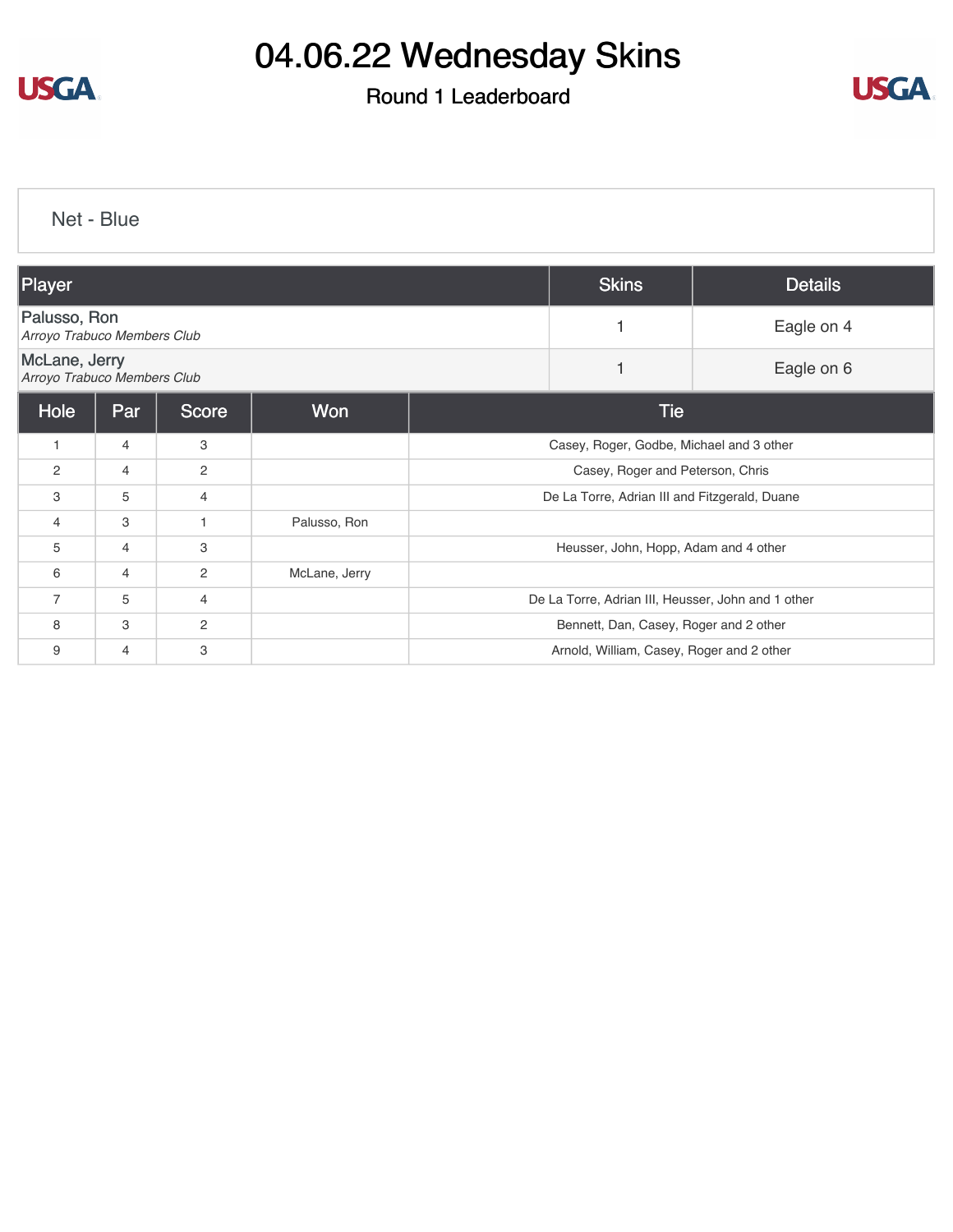

### Round 1 Leaderboard



[Gross - White](https://cdn2.golfgenius.com/v2tournaments/8361541346049155516?called_from=&round_index=1)

| Player                                           |     |                |                  | <b>Skins</b>   | <b>Details</b>                 |
|--------------------------------------------------|-----|----------------|------------------|----------------|--------------------------------|
| Hood, Ken<br>Arroyo Trabuco Members Club         |     |                |                  | $\overline{2}$ | Par on 2, Birdie on 6          |
| Corbin, Ron<br>Arroyo Trabuco Members Club       |     |                |                  | $\overline{2}$ | Birdie on 3, Birdie on 4       |
| Ridenour, Robert<br>Arroyo Trabuco Members Club  |     |                |                  | 1              | Birdie on 8                    |
| Tringale, Raymond<br>Arroyo Trabuco Members Club |     |                |                  | 1              | Par on 9                       |
| Thomas, Tony<br>Arroyo Trabuco Members Club      |     |                |                  | $\mathbf{1}$   | Birdie on 5                    |
|                                                  |     |                | Won              |                |                                |
| Hole                                             | Par | <b>Score</b>   |                  |                | <b>Tie</b>                     |
| $\mathbf{1}$                                     | 4   | $\overline{4}$ |                  |                | Ridenour, Robert and Szal, Joe |
| 2                                                | 4   | 4              | Hood, Ken        |                |                                |
| 3                                                | 5   | 4              | Corbin, Ron      |                |                                |
| $\overline{4}$                                   | 3   | $\mathbf{2}$   | Corbin, Ron      |                |                                |
| 5                                                | 4   | 3              | Thomas, Tony     |                |                                |
| 6                                                | 4   | 3              | Hood, Ken        |                |                                |
| $\overline{7}$                                   | 5   | 5              |                  |                | Hood, Ken and Smith, Drew      |
| 8                                                | 3   | $\overline{c}$ | Ridenour, Robert |                |                                |